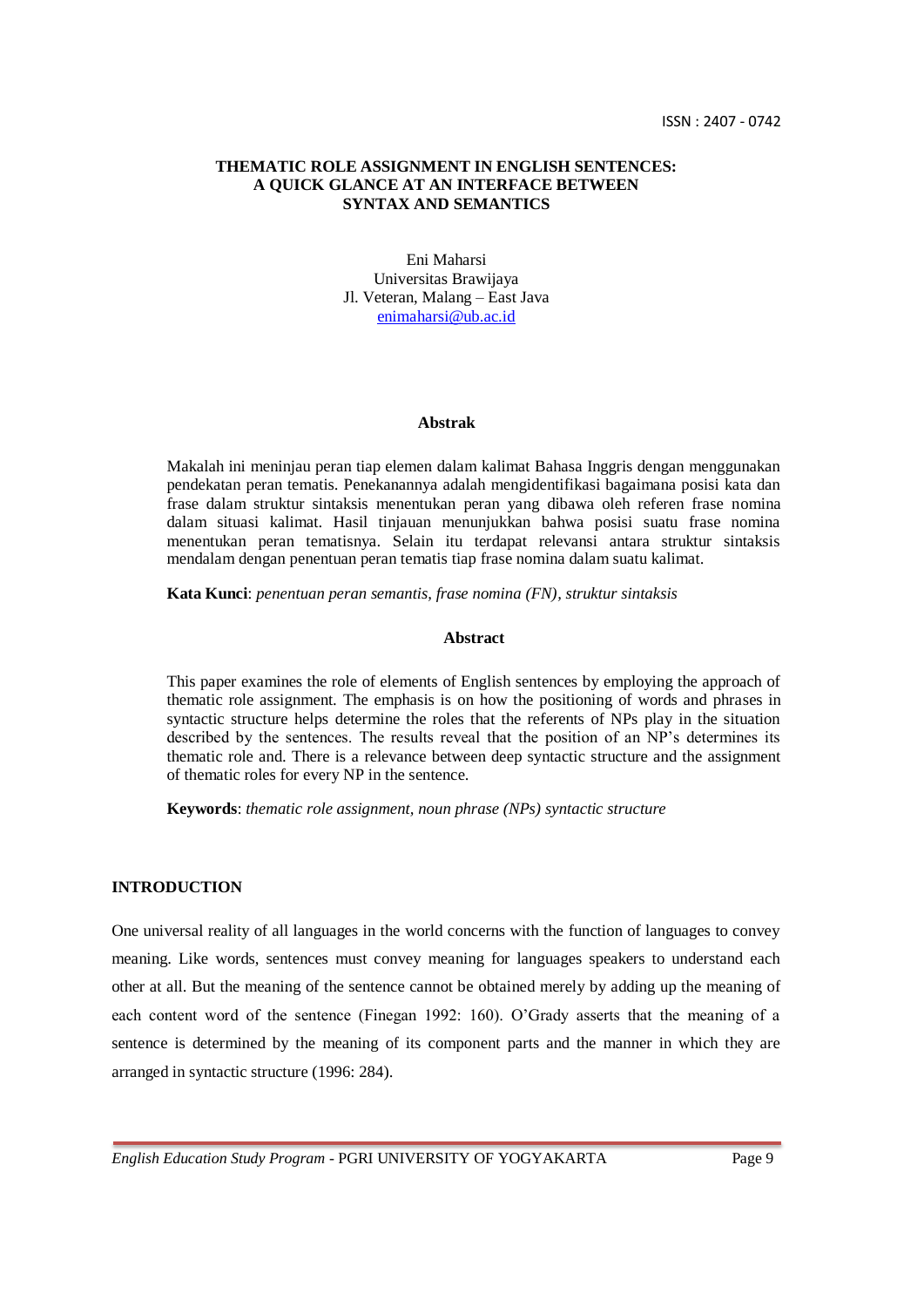ISSN : 2407 - 0742

There are a lot of different ideas about precisely how the meaning of a sentence's component words and their arrangement in syntactic structure determine sentence meaning. For instance, there is not only question about whether thematic roles are syntactic, semantic, or conceptual in nature, but also whether they should be regarded as grammatically significant entities at all (Carlson and Tanenhaus 1999: 124).

Thematic role is one aspect of semantic interpretation which involves the roles that the referents of NPs play in the situation described by the sentences. Consider the following sentence:

### (1) *The Viscount went home to wait for the Colonel and his wife.*

It would be impossible to understand this sentence if we could not identify the Viscount as the person who go home to wait someone, the Colonel and his wife as the people whom are waited, and so on. By defining the thematic role of each element in the sentence can sentence meaning be identified. The simple illustration above brings the idea that thematic roles play a central role in language comprehension. The term thematic role or θ-roles, thus, is used to describe the part played by a particular entity in an event (O"Grady 1996: 286).

In most linguistic analyses, the term thematic roles are recognized as agent, theme (or patient for Finegan, 1992), source, goal, and location (O"Grady 1996: 286; Fromkin and Rodman 2003:221- 223). Finegan further expands the roles by adding five more roles as presented in Table 1.

| experiencer          | that which receives a sensory input                         |
|----------------------|-------------------------------------------------------------|
| instrument           | the intermediary through which the agent performs an action |
| cause                | any natural force that brings about a change of state       |
| recipient            | the one who or thing which receives a physical object       |
| benefactive          | the one for whom or thing for which an action is performed  |
| temporal             | the time at which the action or state occurred              |
| $\sqrt{1}$<br>$\sim$ | $1000 - 150 + 51$                                           |

## **Table 1. Other Thematic Roles**

Source: (Finegan 1992: 160-164).

The following two sentences provide simple examples of the application of these various thematic roles operate.

(2) a. The professor is just giving his last lecture to his students.

Agent Theme Goal (or Recipient )

*English Education Study Program* - PGRI UNIVERSITY OF YOGYAKARTA Page 10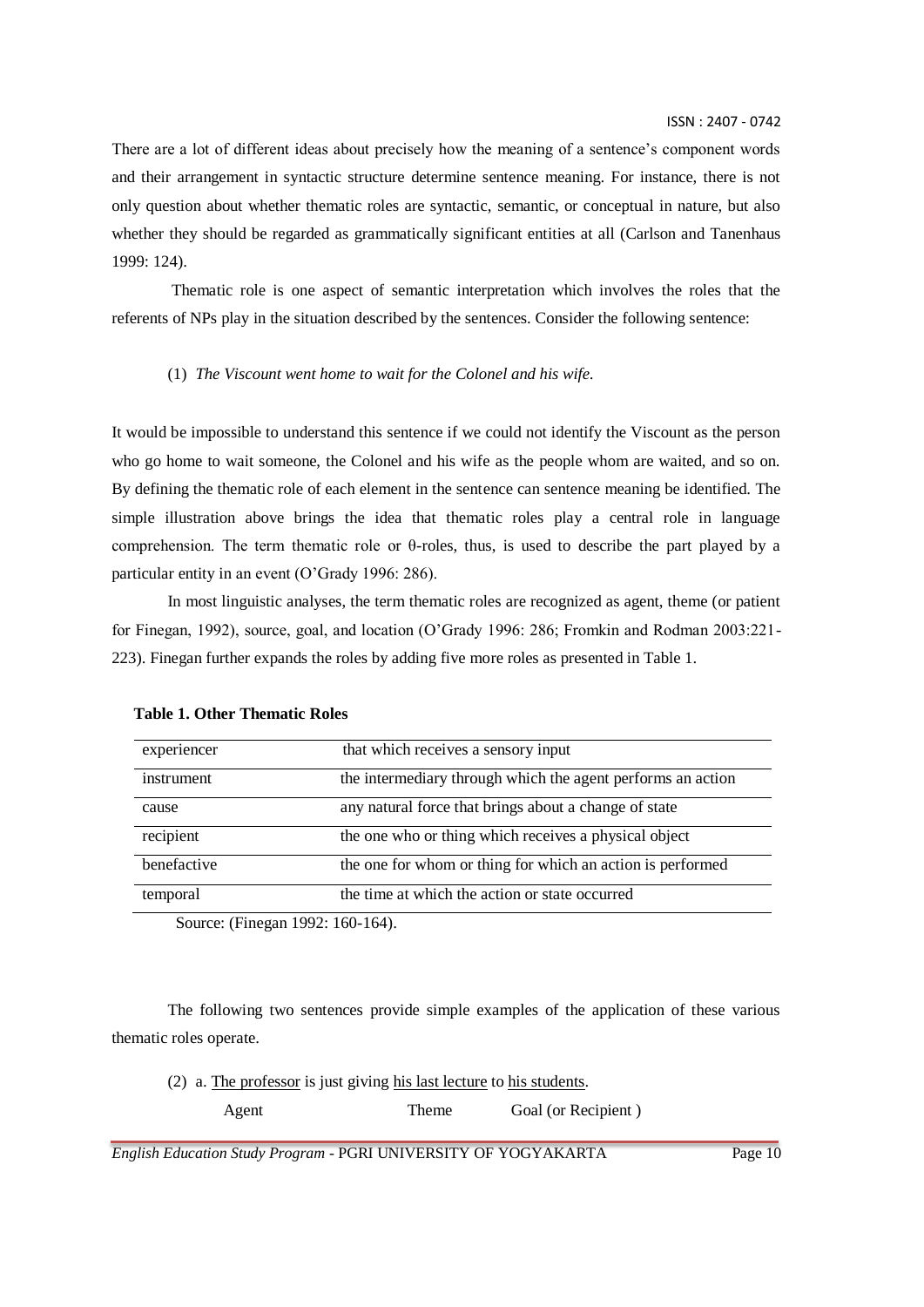# b. The vice president delivered her speech in the auditorium. Agent Theme Location

Examples (2a and 2b) illustrate how thematic roles can help identify the core meaning of each element in the sentences. But satisfying explanation about where thematic roles come from and how the grammar ensures that the appropriate thematic role is associated with each NP in a sentence is still required.

One point to underline is the fact that thematic roles originate in word meaning. Thus, if the sentence *The headmaster read the notification* contains an agent and a theme, it is because the verb *read* has the type of meaning that implies an entity that does the reading (an agent) and an entity that gets read (a theme). Since thematic roles are closely associated with the syntactic/lexical structure of a sentence, there must be some means of associating a particular thematic role with a given argument of a verb. To arrive at satisfying explanation on the appropriate thematic role, the role of each sentence element is assigned to NP based on their position in syntactic structure, with each NP receiving one and only role. This process or mechanism is what is called as thematic role assignment.

As Carlson and Tanenhaus (1999) put it, thematic role assignment can provide a mechanism for interaction among the syntactic processor, the discourse model, and real-world knowledge. Thematic role assignment helps create coherence in local discourse structure as well. In line with the application of this mechanism, to make early semantic interpretation and to avoid from the inevitable misassignments that occur, O"Grady provides an example of the operation of thematic role assignment through the use of complement of a preposition (1992: 287). Sentence (3) functions as example:

## (3) *The laird sent the salmon from Inverness to Edinburgh*.

O"Grady proposes that in sentence (3), if we understand that *Inverness* is a source and *Edinburgh* is a goal, it is because of the difference in the meaning of the prepositions *from* and *to* that occur with these NPs. Thus, a P assigns a thematic role to its complement NP. The operation is illustrated in Figure 1.



Figure 1. Illustration for Thematic Roles Assigned by Prepositions

*English Education Study Program* - PGRI UNIVERSITY OF YOGYAKARTA Page 11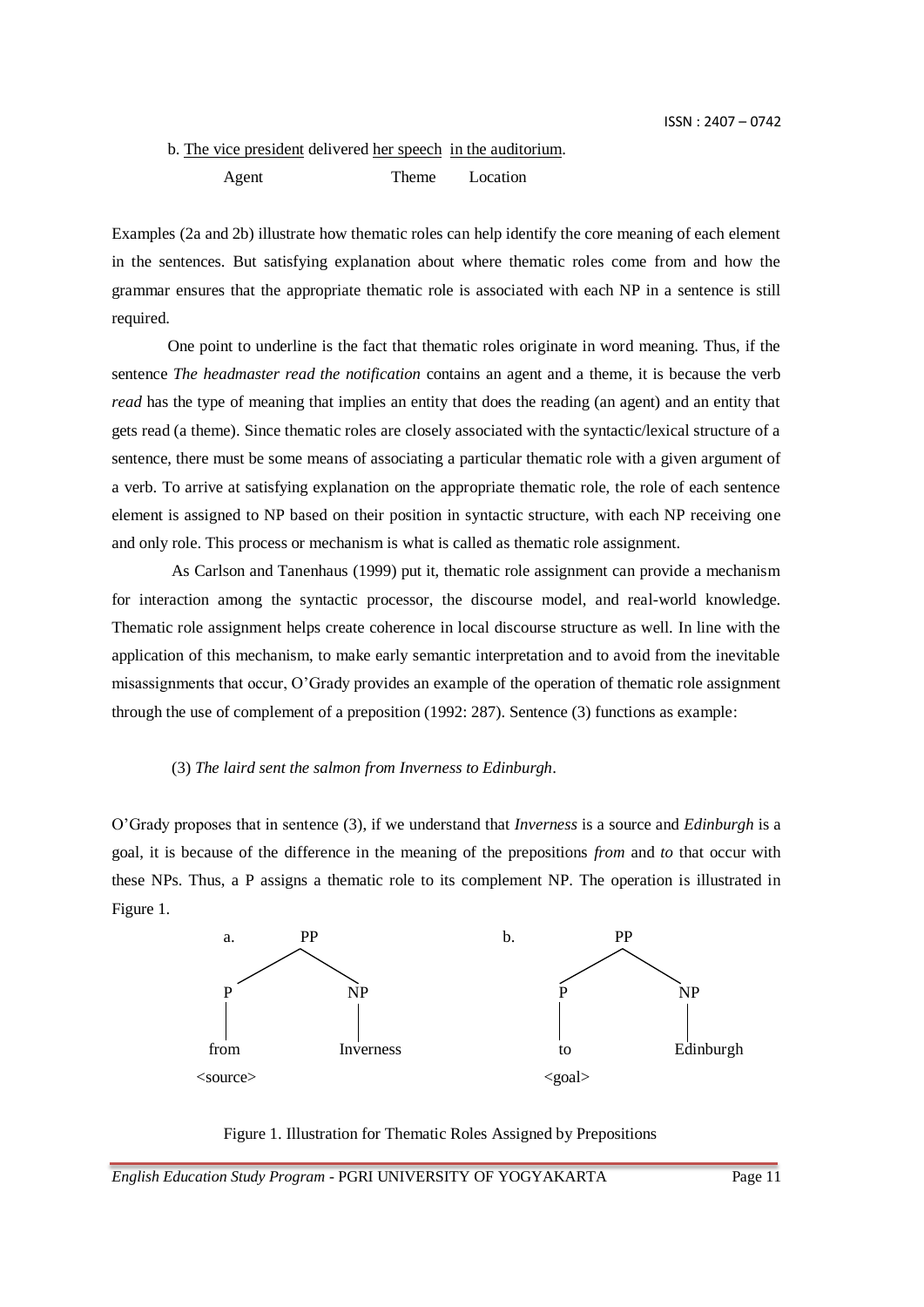ISSN : 2407 - 0742

The present paper is intended to give depiction on sentence meaning interpretation through the mechanism of thematic role assignment. The role of each sentence element is specified by drawing phrase structure rule and assigning the role. The next is to draw deep structure and transformation structure to depict how the thematic role assignment applies in the sentences.

### **DISCUSSION**

Since this paper presents syntactic and semantic interface, it is important to start with two types of English verbs; transitive verbs and intransitive verbs. The main function of thematic roles for this discussion is to relate type of a verb to the meaning of the sentence element. The examples are English sentences taken and adapted from Carlson and Tanenhaus (1999) and O"Grady (1992) which present current perspectives on the mechanism of thematic role assignment.

### **Thematic Role Assignment**

Following the Principle of Compositionality (Grandy, 1990), the meaning resides in the sets of thematic roles can be associated with the verb. This is formulated as the following.

A V assigns a theme role (if it has one) to its complement NP. A V assigns an agent role (if it has one) to its complement NP. The formula is exemplified in Figure 2 (4) The police drive the car. {Agent, Theme} The butter melted. {Theme} a. S b. S NP VP NP VP NP Det N V Det N Det N V ISSN : 2407 - 0742 English Education Study Program - PGRI UNIVERSITY OF YOGYAKARTA Page 13 The police drive the car The butter melted Figure 2. Thematic Role Assignment by Verbs In accordance with  $(4)$ , the theme role or the direct object (where present) is assigned to the V's NP complement. The agent role is assigned to the subject. When the theme is absent, the role is single, that is as agent. Here the theme roles are distinguished, which is assigned to the Vs complement, and the agent role, which is assigned to its subject (the NP immediately under S). If this is correct, then more than one thematic grid may be associated with a single verb sense; in these cases, the grids are associated with individual subcategorizations as well, though this is not always so. Matters are slightly more complicated in the case of the assignment of thematic roles in a sentence that contains a P in addition to a V. The verb here is transitive in nature. The structure in Figure 3 illustrates the case. S NP Infl VP PP Pr N Pst V NP P NP Jenny bought some flowers for her mother Figure 3. Thematic Role Assignment in a Complex Sentence Here, the P to assigns its goal role to its complement NP her mother while the verb buy assigns its theme role to the complement some flowers and its agent role to the subject Jenny. Now let us consider another case. (5) a. Danny packed the clothes. (\_\_NP) ISSN : 2407 - 0742 English Education Study Program - PGRI UNIVERSITY OF YOGYAKARTA Page 14 b. Danny packed the clothes from the drawer (NP PP[+loc]) c. Danny packed the clothes into the trolley (\_\_NP PP[+into]) "a. S NP Infl VP Pr N Pst V NP Danny packed the clothes b. S NP Infl VP PP Pr N Pst V NP P NP Danny packed the clothes from the drawer c. S NP Infl VP PP PrN Pst V NP P NP ISSN : 2407 - 0742 English Education Study Program - PGRI UNIVERSITY OF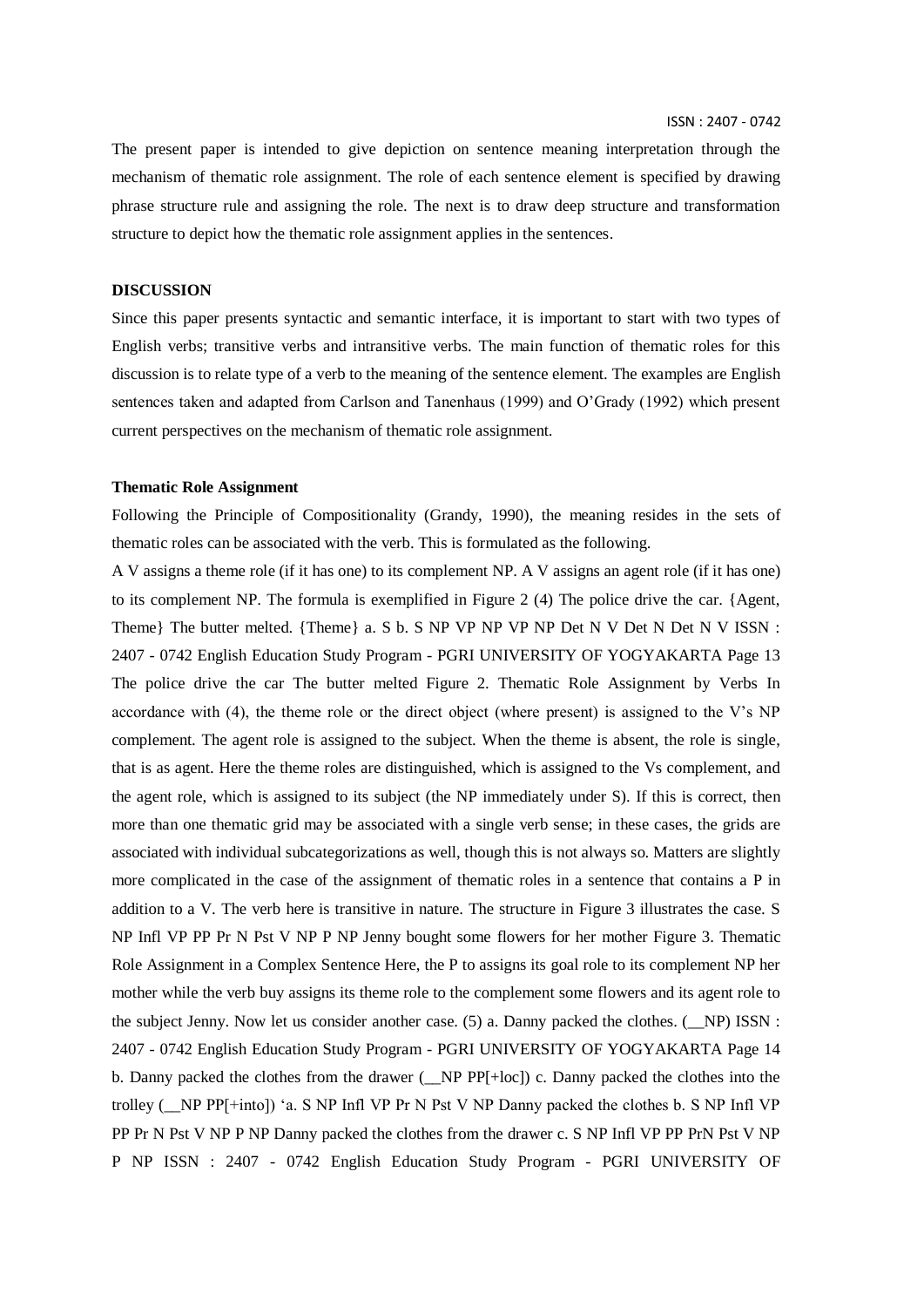YOGYAKARTA Page 15 Danny packed the clothes into the drawer Figure 4. Thematic Role Assignment with Transitive Verb In (5a), "pack" is a simple transitive; in (5b) it takes an object and a following locative PP; and in (5c) "pack" takes an object and a PP headed by the preposition "into." In the latter two sentences, three associated thematic roles appear: the Agent (Danny), the Theme (the clothes), and Location (the drawer). In the case of the simple transitive (5a), I assume that all three thematic roles are available there as well. Here, Danny is Agent, and the drawer could be either Location or Theme, though the former is more possible (drawer gets other things put into it). Whichever role is assigned the object in  $(5a)$ , there is a clear understanding that the other role remains, though unspecified (i.e. if Location, then something was put into the drawer; if Theme, that the drawer was put somewhere, e.g. into the bedroom). In conclusion the verb in  $(5a)$  has three thematic roles associated with it as well. The next is to discuss two additional roles: instrumentals and benefactives. Further Carlson and Tanenhaus assert that benefactives typically can show up as either "for" adjuncts or as (derived) objects, and are optional. Consider this case: (6) a. Ayah bought some cookies for Maura. b. Ayah bought Maura some cookies. c. Ayah bought some cookies. In data (6), the PP in (6a) is not a subcategorized element, and so is not assigned a thematic role by the verb. In (6b), on the other hand, the Beneficiary role is assigned to Maura by the verb, as the NP Maura is in the thematic domain of the verb. This does not necessarily mean that only the verb in (6b) has a beneficiary role in its mechanism. It would be possible for the verbs in (6a) and (6c) to have the same mechanism. However, the verbs in (6a) and (6c) can be considered to have no Beneficiary role, for two reasons. First, it is not clear that a Beneficiary is a necessary participant in such actions as described in (6c); it seems one can buy something and then later decide what to do with it, or that one can buy some cookies without making it for someone, etc. Much the same can be said about English instrumentals, which have been occasionally regarded as included in the thematic domain of verb. Instrumentals, like benefactives, show an adjunct-argument change. The case is illustrated in (7): ISSN : 2407 - 0742 English Education Study Program - PGRI UNIVERSITY OF YOGYAKARTA Page 16 (7) a. Agus cut the melon with U-shaped knife. b. The U-shaped knife cut the melon with ease. Since "with Ushaped" in (7a) is not a subcategorized PP, it is only necessary for the verb to assign Agent to Agus and Theme to melon for an interpretation. So the Instrument role is unnecessary here. In (7b), though, the verb must assign an Instrument role to the subject as that argument is in the thematic domain of the verb. The question, then, is whether Instrument is a role in a sentence like (8): (8) Agus sliced the melon. Hereby it can be said that there is no Instrument role in example like (8). Cases can be found which allow "with" phrases but not Instrument. None of these verbs has Instrument on their grids as Instrument is never assigned to a subcategorized phrase. This does not mean, however, that the core meaning of the verb itself does not entail, or strongly imply, the presence of an instrument; entailed participation is a necessary but not a sufficient condition for the presence of a thematic role. To sum up, it can be assumed that at least two sets of thematic roles are associated with verbs like "buy" and "cut". (9). a. Ayah bought Maura a present ({Agent, Beneficiary, Theme}) b. Ayah bought a present for Maura. ({Agent, Theme}) c. Agus cut the melon with aU-shaped knife. ({Agent, Theme}) d. A U-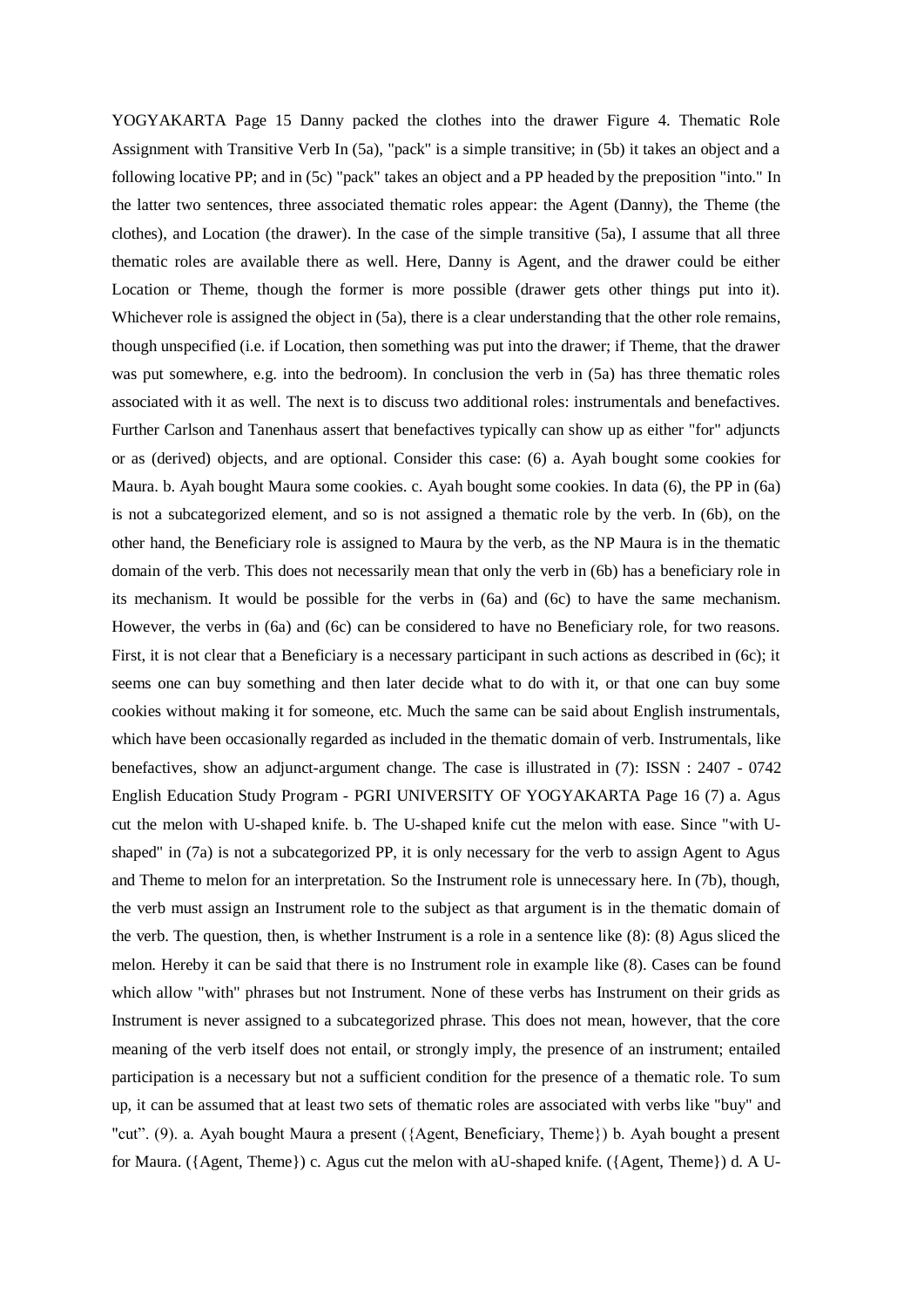shaped knife cut Agus's melon. ({Instrument, Theme}) Though the core verb meanings of  $(9a,b)$  and (9c,d) are the same, in (9b,c) the Beneficiary and Instrument roles are provided by the lexical meanings of the prepositions, and do not come from the verb itself. Deep Structure and Transformation In the examples above, it is still unclear whether an NP receives its thematic roles on the basis of its position in deep structure or surface structure. This is because the examples are formed without the help of movement transformations, so that each NP occupies the same position in both surface structure and deep structure. Thus, it is important to consider a case such as (10) in which a sentence is formed with the help of Wh Movement, which result in different sentence form, that is interrogative form. Consider sentence (10a) ISSN : 2407 - 0742 English Education Study Program - PGRI UNIVERSITY OF YOGYAKARTA Page 17 (10) a. What must the Lady wear? What in (10a) is the object, and must appear in a structural position following the verb. This kind of movement is called "subject-auxiliary inversion" (SAI). Similarly, place "what" in the object or theme position and then move it to the front of the sentence will result in: b. The lady wears what is considered basic sentence c. What the lady wears is used to move "Wh-question what" before the lady d. What must the lady wear which inserts and place the modal auxiliary "must" between " Whquestion and the agent Sentence (10a) can be S Infl VP NP V NP The Lady must wear what Figure 5. Thematic Role Assignment in a wh Question Put it simply, sentence (10) has the deep structure. Since the theme role is assigned to the complement of V (see Figure 2 and Figure 5), it follows that the NP what in the above example receives this role due to its position in deep structure, not surface structure (where it occurs at the beginning of the sentence). Therefore, the notion that An NP"s deep structure position determines its thematic role best describes the relevance of syntactic structure and semantic interpretation. ISSN : 2407 - 0742 English Education Study Program - PGRI UNIVERSITY OF YOGYAKARTA Page 18 The statement just previously presented falls short because in (4), there is no auxiliary verb, and the verb is neither be nor have, and in (10) there is one auxiliary verb. The statement needs to be further revised to account for the data. Due to the limit of space we will not go on to revise the statement CONCLUSION Overall, one significant conclusion regarding the NP"s structure position can be made. An NP"s structure position determines its thematic role in a sentence. It goes similarly with the relevance of deep structure with the assignment of thematic role. The relevance between the deep structure and the assignment of thematic role is important to consider for two reasons. First, it shows that syntactic structure does not only represent mechanism in which words are organized into phrases, but also is relevant to semantic interpretation. Second, the fact that the position of an NP"s in deep structure determines its thematic role provides additional support for the existence of deep level of syntactic structure. This, in turn, supports to the notion that there must be at least two types of syntactic rules: phrase structure rules, which form the deep structure, and transformations which convert it into surface structure.

## **REFERENCES**

Carlson,Greg N and Michael K. Tanenhaus. 1999. *Thematic Roles and Language Comprehension*. Retrieved from [www.ling.rochester.edu](http://www.ling.rochester.edu/)